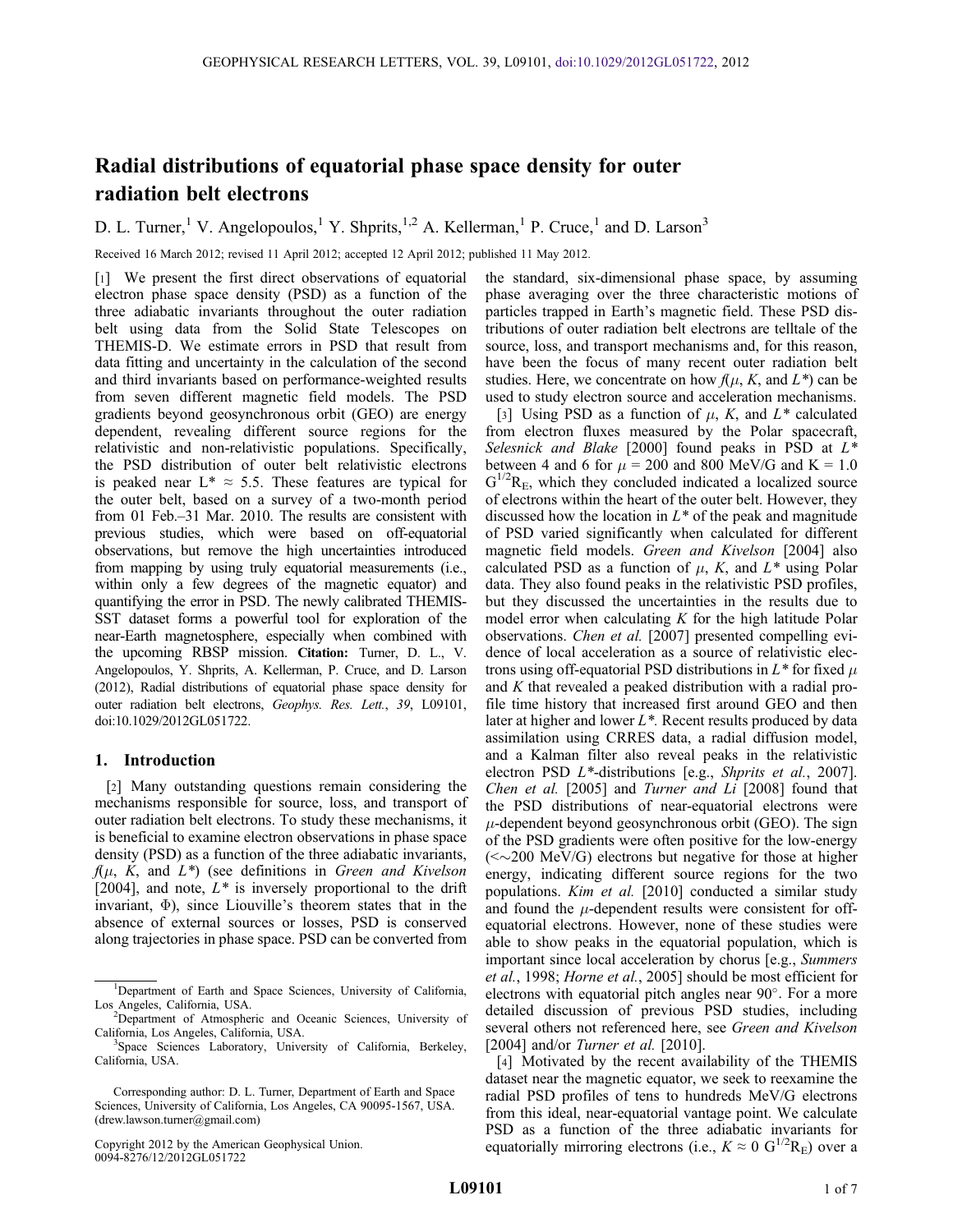

Figure 1. THEMIS-D orbits and magnetic field and flux data from the example period. (a) TH-D orbital projections in the XYgsm plane for 01 Feb. (blue), 20 Feb. (black), and 31 Mar. (green) of 2010. Arrows indicate the direction of travel on each orbit. The portion of the orbit on 20 Feb. 2010 indicated in red corresponds to the period (23:45–02:36 UT) examined in detail in this paper and the data shown in Figures 1c and 1d. (b) TH-D orbital projection in the XZgsm plane for 20 Feb. 2010, with the same period of interest shown in Figure 1a indicated in red. (c) TH-D FGM magnetic field strength (black) and components in GSM (X: blue, Y: green, Z: red) for 23:45–02:36 UT on 19–20 Feb. 2010. (d) TH-D SST electron differential fluxes shown in color for 11 of the instrument's differential energy channels ranging from  $\sim$ 30–700 keV.

broad range in energy, from 10's of keV to  $>1$  MeV, and  $L^*$ , covering the entirety of the outer belt from the slot region into the plasma sheet. We also present details of a thorough error analysis that is used to account for uncertainty in PSD due to data fitting and error in K as well as uncertainty in  $L^*$ from imperfect magnetic field models. The following sections present the dataset used, the methodology to convert from flux to PSD with details of the error analysis, and the initial results of this study. We conclude with a brief discussion of the implications of these results as we enter a new era in radiation belt research with the upcoming launch of NASA's Radiation Belt Storm Probes (RBSP) mission.

## 2. Data

[5] NASA's Time History of Events and Macroscale Interactions during Substorms (THEMIS) mission [Angelopoulos, 2008], consisted of five identically instrumented spacecraft in highly elliptic orbits near the magnetic equatorial plane between 2007 and 2010. Since 2010, three spacecraft are still operational as part of the THEMIS mission: THEMIS-A (THA), THD, and THE. Of the different particles and fields instruments available, we employ magnetic field data from the fluxgate magnetometer (FGM) [*Auster et al.*, 2008] and energetic (i.e.,  $E > \sim 30$  keV) electron fluxes from the solid state telescopes (SSTs) on THD. For this study, we use data from THD only to avoid any ambiguity due to magnetic field mapping between different spacecraft.

[6] Each spin-stabilized THEMIS spacecraft carries four SST instruments, which provide full distribution functions of the energetic electron and ion populations from each

3-second spin. The SSTs consist of a core of three solidstate detectors, surrounded by aluminum shielding. Two apertures, one on each of the electron and ion sides of the instruments, allow particle access to both sides of the detector stack. The electron side uses a thin foil to absorb contaminating protons below  $\sim$ 350 keV. On the ion side, contaminating electrons below  $\sim$ 300 keV are swept away using a permanent magnet. The shared middle detector is used for coincidence logic for higher energy electrons  $(E >$  $\sim$ 350 keV) and protons (E  $>$   $\sim$  6.5 MeV). Recently, SST performance was characterized using Geant4 simulations, and the resulting response functions have been applied to the data, producing a much more consistent dataset when compared with corresponding data from the lower-energy electrostatic analyzers (ESAs) [McFadden et al., 2008]. Geant4 was also used to characterize sources of signal contamination, such as cross-contamination from other particle species and shield-penetrating electrons. Additionally, the four SSTs on each spacecraft have recently been intercalibrated, providing accurate angular distributions.

[7] For this study, we use THD magnetic field and flux data to derive outer belt electron PSD for constant  $\mu$  and K over the period 01 February–31 March 2010. Figure 1a shows the THD orbits in the XY-GSM plane for the start and end days of this period. We chose this period because THD was in fast survey mode during the outbound portions of its orbits, and these outbound trajectories traversed the outer radiation belt in the midnight magnetic local time (MLT) sector. For each day in this period, we calculated electron PSD, using all of the SST electron channels with the method described below, when THD was between radial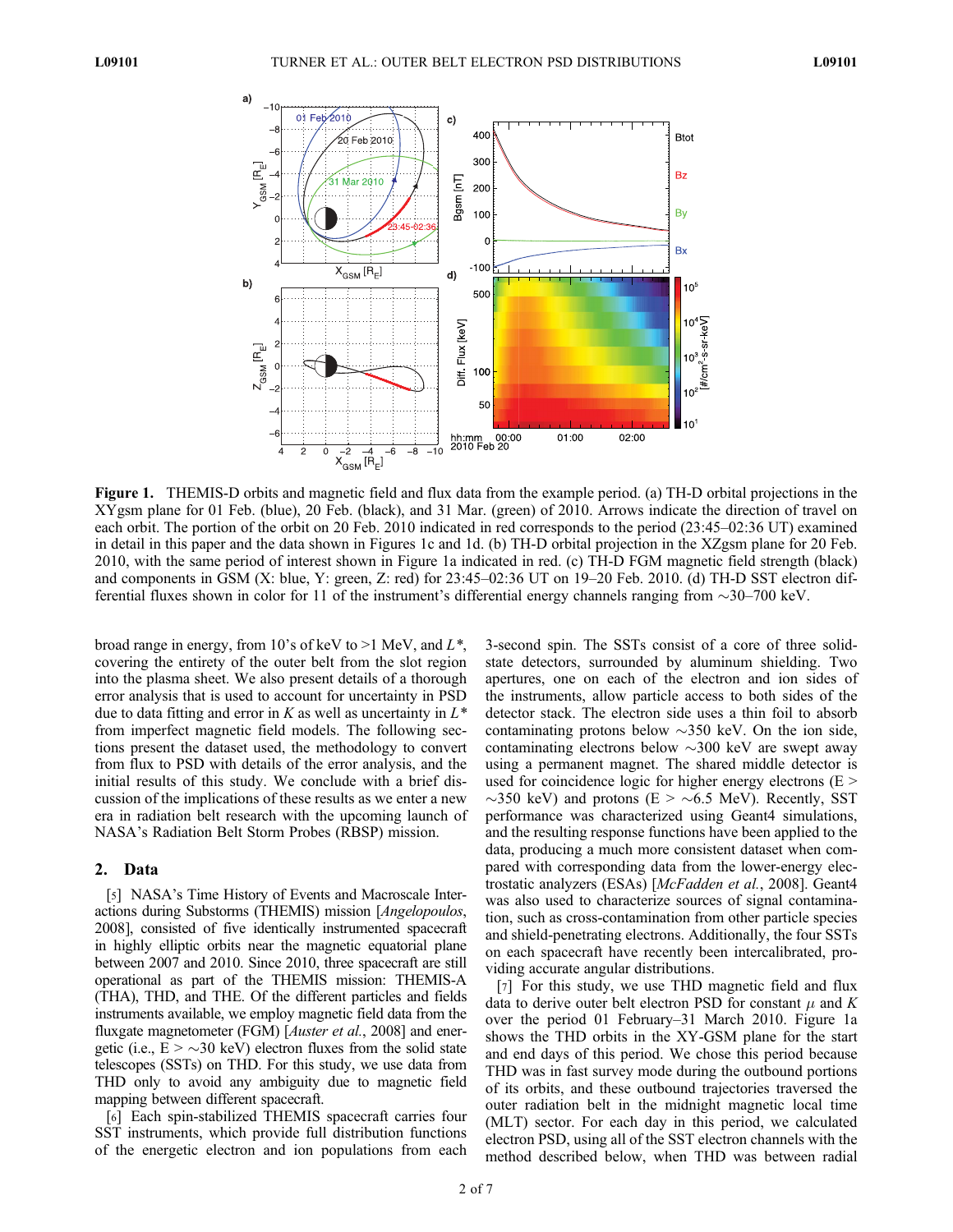distances of 6.6 and 9  $R<sub>E</sub>$  on the outbound portion of its orbit. When using the single-detector channels (i.e., SST electron channels 1–8), PSDs are only calculated beyond GEO to ensure that they are not adversely biased by shieldpenetrating electrons or cross-contamination. Here, we show the results from 19–20 Feb. 2010 between 23:45 and 02:36 UT. The orbit for this period is also shown in Figures 1a and 1b with the period of interest indicated in red. This period is at the end of the recovery phase of a small geomagnetic storm (Dst<sub>min</sub> > -60 nT on 15 Feb.), which included several large substorms. Figures 1c and 1d show the FGM magnetic field and SST electron differential fluxes observed by THD as it traverses the outer radiation belt during this period; these are the data required for calculating electron PSD as a function of  $\mu$  and K. Note that there are no significant field fluctuations or particle injections observed by THD in this calm, steady period.

## 3. Methodology and Error Analysis

[8] To calculate relativistic electron PSD, we employ a method based on those of Chen et al. [2005] and Turner and Li [2008]. First, electron differential fluxes,  $j$ , are fit to a power law in energy, E, at each observation time:

$$
j(E) = AE^{\gamma} \left[ \frac{\#}{cm^2 \cdot s \cdot sr \cdot keV} \right]
$$
 (1)

where A and  $\gamma$  are fitting parameters, differential flux is in the units shown in brackets, and the equivalent energy for each channel is the square root of the product of the channel's high and low energy bounds. Percent error in flux for this fit (which corresponds directly to percent error in PSD) can be calculated for each energy channel (denoted with the index,  $i)$  using:

$$
\varepsilon_{j_i} = \frac{\left|j(E_i)_{meas} - j(E_i)_{\text{fit}}\right|}{j(E_i)_{meas}}\tag{2}
$$

Next, PSD,  $f$ , is calculated as a function of energy:

$$
f(E) = 3.325 \times 10^{-8} \frac{j(E)}{E(E + 2m_0c^2)} \left[ \left( \frac{c}{MeV \cdot cm} \right)^3 \right] \tag{3}
$$

where  $m_0c^2 = 0.511$  MeV is the rest mass of an electron times the speed of light squared and the numeric factor converts to the units shown in brackets when energy units of MeV are used for E. To convert PSD from a function of energy to a function of  $\mu$ , the local magnetic field is required. THD FGM data (as shown in Figure 1d) is used to calculate the first adiabatic invariant as a function of energy with:

$$
\mu(E,B) = \frac{E(E + 2m_0c^2)}{2Bm_0c^2} \left[\frac{Mev}{G}\right]
$$
\n(4)

where  $B$  is the local magnetic field strength in Gauss, and the resulting units are shown in brackets. With  $\mu(E, B)$ , one can then find  $f(\mu)$  by using  $j(E)$  for the appropriate energies that maintain constant  $\mu$  given variations in the magnetic field strength. Note that we do not extrapolate, so PSD is undefined when the E required for constant  $\mu$  is outside of the SST energy range.



Figure 2. Magnetic field model results and error estimates. (a)  $L^*$  as calculated by seven different geomagnetic field models during the period of interest (23:45–02:36 UT on 19–20 Feb. 2010). Results from different models are shown with different colors as indicated on the legend. (b) Estimated error in  $L^*$  based on the standard deviation in the models shown in Figure 2a (black curve) and the mean weighted percent error of each model compared to T05 (red curve). The weighted percent error accounts for individual model performance based on the results of McCollough et al. [2008]. (c) The ratio of the equatorial field strength  $(B_{eq})$  to the local field strength  $(B_{loc})$  at TH-D calculated for each of the models. This value is used to calculate the error in flux assuming equatorially mirroring particles (i.e.,  $\alpha_{\text{eq}} = 90^{\circ}$  and  $K = 0 \ \text{G}^{1/2} \text{R}_{\text{E}}$ ).

[9] To get PSD for fixed second invariant,  $K$ , we take advantage of THEMIS orbits being in the magnetic equatorial region. PSD is calculated using only flux for locally mirroring electrons (i.e., local pitch angle,  $\alpha_{loc}$ , of 90°). To account for the finite field of view of the SST instruments  $(FoV \approx 22^{\circ})$ , fluxes are taken from a local pitch angle range spanning 75°–105°. A 3.4% error (from  $1.0 - \sin(75^{\circ})$ , assuming a sin<sup>n</sup>( $\alpha_{eq}$ ) pitch angle distribution) is included for<br>the flux to account for this +15° spread in pitch angle. To the flux to account for this  $\pm 15^\circ$  spread in pitch angle. To test the proximity of THD to the magnetic equator and establish uncertainty in the result, we compare results from a series of magnetic field models. Figure 2c shows the ratio between equatorial field strength and local field strength at the THD location during the period of interest on 19–20 Feb. 2010 using seven different field models: five from the Tsyganenko-series of models [Tsyganenko and Sitnov, 2005, and references therein], the Olson-Pfitzer quiet model [Olson and Pfitzer, 1977], and the Ostapenko and Maltsev [1997] model. Input for these models is taken from the  $Q$ *in* et al. [2007] appended database of OMNI solar wind quantities at 1 AU and magnetic field model input parameters. Note from Figure 2c that all of the models reveal an equatorial-to-local field strength ratio very close to 1,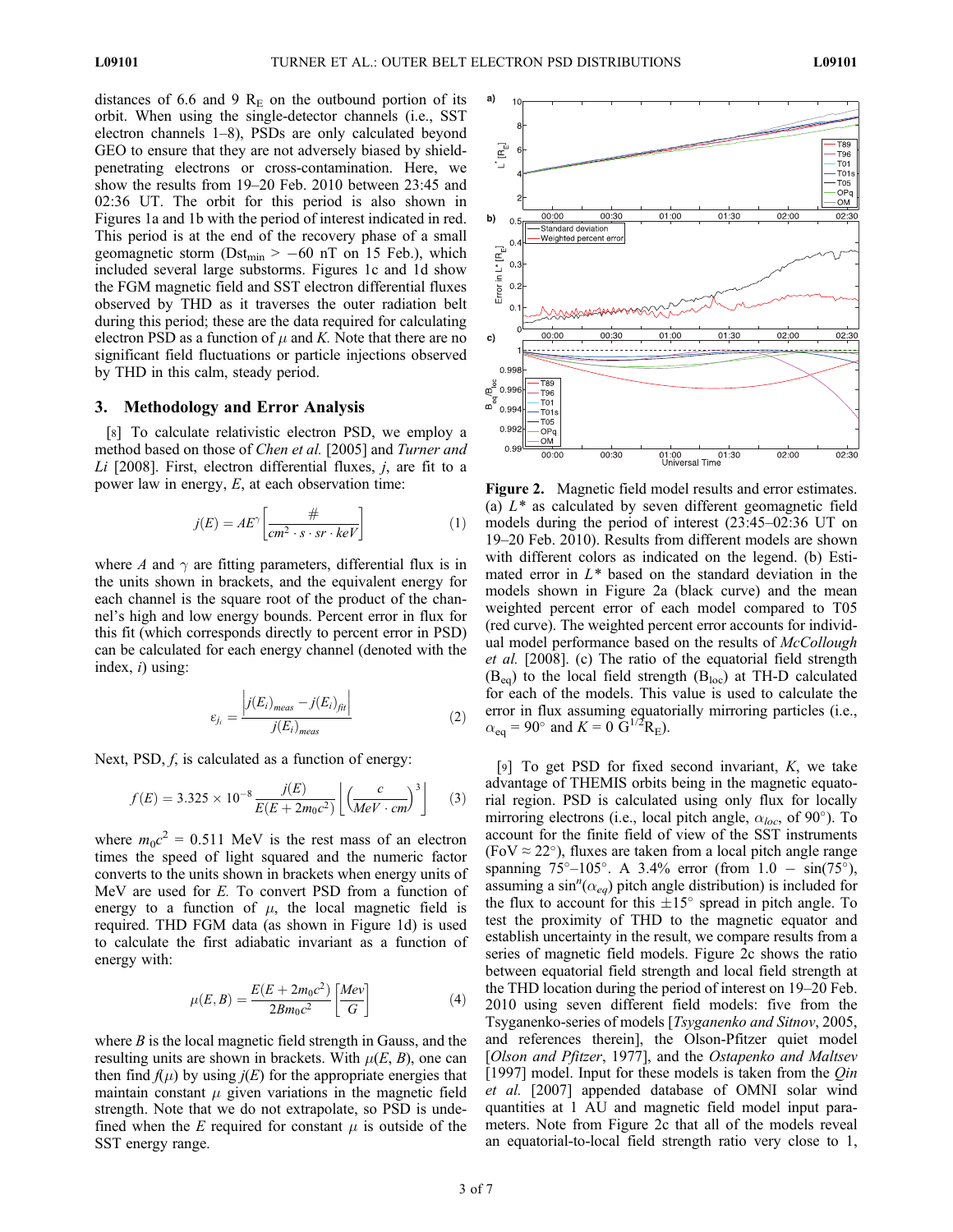

Figure 3. Phase space density derived from the first 11 SST electron channels revealing  $\mu$ -dependent PSD gradients beyond GEO. The time period shown is 00:59–02:36 UT on 20 Feb. 2010, when TH-D was between radial distances of 6 and 9  $R<sub>E</sub>$ . PSD results for different values of the first adiabatic invariant,  $\mu$ , are shown with different colors, with the corresponding values of  $\mu$  in MeV/G listed on the right side of the plot. PSD for locally mirroring ( $\alpha_{loc}$  =  $90^\circ$ , with the corresponding range in K shown based on the finite field of view of the SST) are shown. For  $\mu = 75$ , 200, and 700 MeV/G, estimated errors in PSD are shown with the red error bars at five minute intervals.

meaning that TH-D is very near the magnetic equator. Indeed, when  $K(\alpha_{loc} = 90^{\circ})$  is calculated using these seven models, it reveals that  $K = 0.0 \pm 4 \times 10^{-5} \text{ G}^{1/2} \text{R}_{\text{E}}$ , accounting for the mean standard deviation in the models' results for the period of interest. Error in PSD resulting from  $K$  not being exactly zero can be estimated by assuming a  $\sin^{n}(\alpha_{eq})$  pitch angle distribution and using the conservation<br>of the first adiabatic invariant. Assuming a realistic distriof the first adiabatic invariant. Assuming a realistic distribution of  $n = 1$  [Gannon et al., 2007; Gu et al., 2011], percent error in flux (corresponding directly to percent error in PSD) can be calculated as:

$$
\varepsilon_K = \frac{j_{eq} - j_{loc}}{j_{eq}} = \frac{j_{eq} - j_{eq} \sin(\alpha_{eq})}{j_{eq}} = 1 - \sin(\alpha_{eq}) = 1 - \sqrt{\frac{B_{eq}}{B_{loc}}}
$$
(5)

for any off-equatorial flux,  $j_{loc}$ , at corresponding equatorial pitch angle,  $\alpha_{eq}$ . By conserving the first adiabatic invariant, it is straightforward to show that this error can be expressed in the final form, which is why the ratio of equatorial to local field strengths is shown in Figure 2c. Based on the pitch angle distribution observed here, the  $sin(\alpha_{eq})$  distribution is appropriate, and considering the proximity of THD to the magnetic equator, the resulting error is very small (<1%). In general, a sin<sup>'*i*</sup>( $\alpha_{eq}$ ) distribution may not always fit especially considering the effects of drift shell splitting fit, especially considering the effects of drift shell splitting.

For such cases where drift shell splitting results in butterfly distributions, either based on observations or  $L^*$  estimates, an appropriate pitch angle distribution model should be employed.

[10] To calculate the third adiabatic invariant,  $L^*$ , we use the same seven magnetic field models used to calculate K. The results for the period of interest are shown in Figure 2a. Since  $L^*$  cannot be determined observationally, these model results are our best estimate for the third invariant. Uncertainty in these results can be estimated using either the standard deviation or a weighted percent difference that takes model performance into account. In Figure 2b, the standard deviation of all the models at each time is shown in black; note that the error increases as  $L^*$  increases, which is expected since the model uncertainty is higher in the increasingly stretched or compressed fields further away from the Earth. Also shown in Figure 2b with the red curve is the mean weighted percent difference of each model (denoted with the index,  $i$ ) from the Tsyganenko and Sitnov [2005] (T05) model:

$$
\varepsilon_{L^*} = mean\left(\frac{W_i \varepsilon_i}{\sum_i W_i}\right) \tag{6}
$$

where the weighting coefficients for each model,  $W_i$ , are quantified using model performances from McCollough et al. [2008] (quantified using prediction efficiencies for magnetic field strength from each model calculated for GOES-8 for 1996), and the percent difference in  $L^*$  of each model,  $\varepsilon_i$ , with respect to the T05 model (since it is not compared in McCollough et al. [2008]) is:

$$
\varepsilon_i = \frac{\left| L_{T05}^* - L_i^* \right|}{L_{T05}^*} \tag{7}
$$

This is not an exact measure of error, the calculation of which is complicated to define considering that the true  $L^*$ cannot be observed directly. However, it is a more accurate representation of uncertainty in  $L^*$  than standard deviation since it accounts for the differences between model results and the actual performance of each model.

[11] To analyze PSD throughout the entire outer belt, data from the SST coincidence-logic energy channels have been used, since they do not suffer from species crosscontamination. However, in the heart of the outer belt, where there is a significant population of >1 MeV electrons, contamination due to shield-penetrating electrons must also be accounted for. To do this, we use count rates from the highest SST coincidence channel, which responds to those electrons in the energy range of approximately 1–4 MeV. For contamination in each channel, we use efficiencies from Geant4 simulations of shield-penetrating electrons, and a large geometric factor ( $64 \times$  that of the signal) to account for these contaminating particles entering the instrument from a wide range of angles and depositing energy in all three detectors.

#### 4. Results

[12] First, we investigated the PSD gradients for equatorially mirroring electrons beyond GEO over a wide range of  $\mu$  (i.e., 75–900 MeV/G) calculated using the first 11 energy channels of SST. The results are shown in Figure 3. It is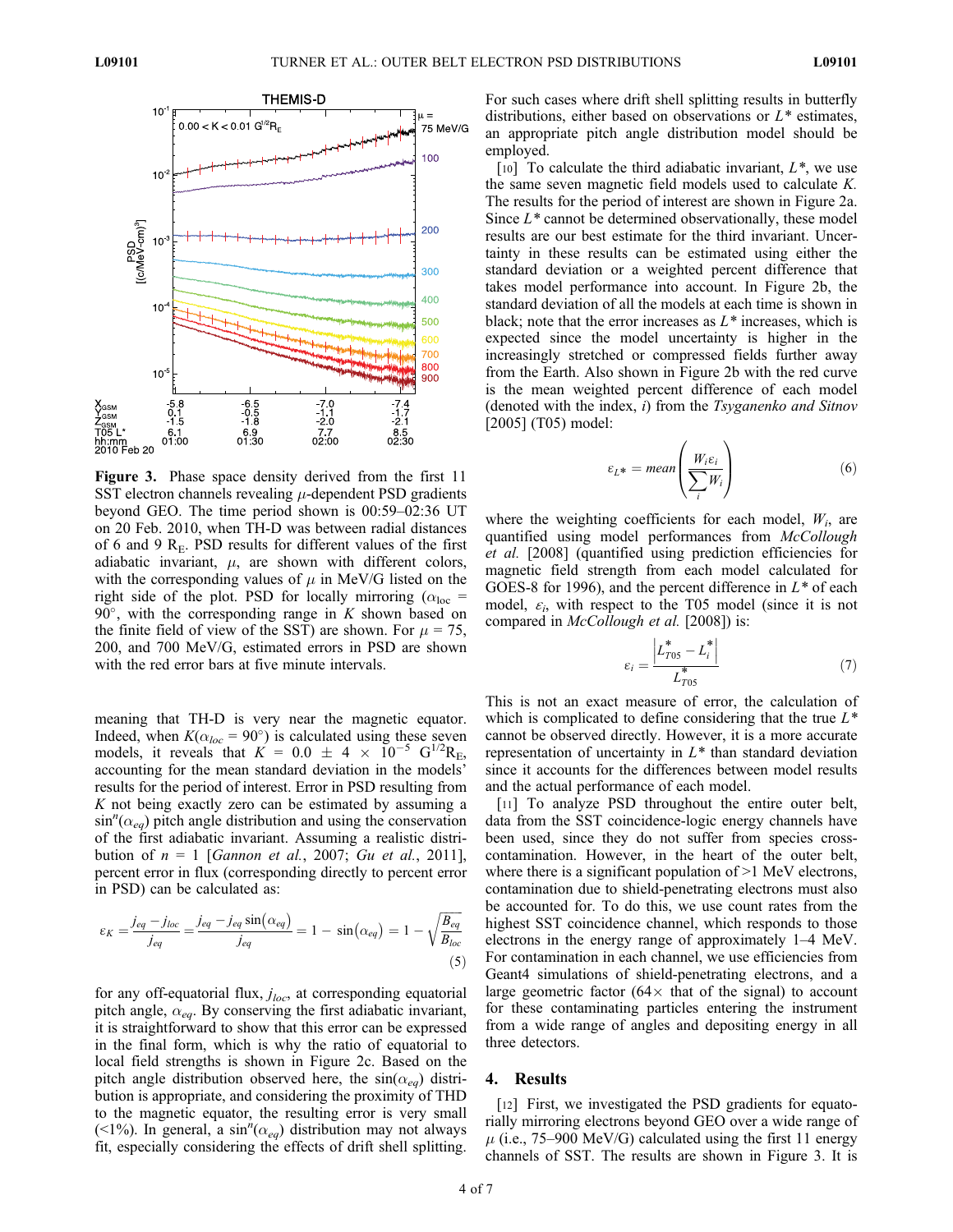

Figure 4. Phase space density derived from the coincidence logic channels throughout the outer radiation belt revealing a peak in PSD at  $L^* \approx 5.5$ . (a) Electron fluxes from the 2-detectors (blue, green, and red curves) and 3-detectors (black curve) coincident SST channels, with approximate corresponding energies shown on the right of the plot. (b) PSD distribution for  $\mu$  = 700 MeV/G, locally mirroring  $(\alpha_{loc} = 90^{\circ}$ , with the corresponding range in K shown based on the finite field of view of the SST) electrons. Estimated error in PSD (vertical lines) and  $L^*$  (horizontal lines) are shown with the red error bars at five minute intervals. Note that the lower limit of the plot (i.e.,  $PSD = 3.5e-5$  (c/MeVcm)<sup>3</sup>) corresponds approximately to where  $\mu$  can no longer<br>be defined at higher I -shells for 700 MeV/G provided the be defined at higher L-shells for 700 MeV/G provided the limited energy range of these channels (and thus PSD is no longer defined here).

evident that PSD radial gradients are  $\mu$ -dependent: they are positive for electrons with  $\mu$  <  $\sim$  200 MeV/G, flat for those with  $\mu \approx 200$  MeV/G, and negative for those with  $\mu$  >  $\sim$ 200 MeV/G. Around 200 MeV/G is a transition point; the gradients are increasingly positive (negative) for decreasing (increasing) values of  $\mu$ . Error bars for PSD, which are calculated based on the error in fitting, pitch angle range, and  $K$ as discussed above, are also shown for  $\mu = 75$ , 200, and 700 MeV/G. These results clearly show that the derived distributions are truly present in the observations since the errors are small and do not change the sign of the gradient. With these results, the PSD gradients  $(df/dL^*)$  can be quantified. The gradients are +1.0  $\times$  10<sup>-2</sup>, 0.0  $\times$  10<sup>-3</sup>, and  $-3.6 \times 10^{-5}$  (c/MeV-cm)<sup>3</sup>/R<sub>E</sub> for  $\mu = 75$ , 200, and 700 MeV/G respectively. These results are entirely consis-700 MeV/G, respectively. These results are entirely consistent with those of Turner and Li [2008] and Kim et al. [2010], yet they are derived from an entirely independent, equatorial dataset (i.e., THEMIS-SST) and allow for accurate quantification of the radial gradients of PSD and uncertainties associated with data fitting and the use of magnetic field models.

[13] Next, we investigated the PSD of the relativistic population of electrons across the entirety of the outer radiation belt using the SSTs' coincidence channels, which are unaffected by species cross-contamination and corrected for background electrons. An example of the results is shown in Figure 4 for  $\mu = 700 \text{ MeV/G}$  and  $K = 0.000 \text{ G}^{1/2}R_{\text{E}}$ . In Figure 4a, the differential fluxes from the four coincidencelogic energy channels are shown, with their approximate equivalent energies listed on the right. Note that the outer belt is clearly resolved: at the start of the period, THD is entering the outer belt from the slot region, encountering the peak in fluxes at  $L^* \approx 4.8$ . After the peak, the fluxes drop slowly as THD moves to higher  $L^*$ . For the PSD results derived from these fluxes (shown in Figure 4b), we tested sensitivity to reasonable variation in the assumptions made to decontaminate the data. The results are consistent for all variations: the PSD distribution in  $L^*$  for relativistic electrons through the outer radiation belt is peaked with a maximum at  $L^* \approx 5.5$ . The peak is significant considering the error bars for PSD and the uncertainty estimates in  $L^*$ , which are shown with red bars for every five minutes on Figure 4b. These peaked distributions are also revealed for the range of  $\mu$  that it was possible to investigate using only the coincidence channels, i.e.,  $\mu = 500-2500$  MeV/G. These results are also consistent with those of Selesnick and Blake [2000], Green and Kivelson [2004], Chen et al. [2007], and Shprits et al. [2007]. However, these results are derived from an entirely independent dataset, and unlike those previous studies, this peaked PSD distribution is shown for equatorially mirroring electrons, so any ambiguity due to changes in the pitch angle distribution is avoided.

[14] Finally, when results from the full period (i.e., 01 Feb.–31 Mar. 2010) were examined, we found that the  $\mu$ -dependent gradients beyond GEO and peaked relativistic distributions in  $L^*$  are typical for the outer radiation belt electrons. Of the 59 days examined, 46 days revealed  $\mu$ -dependent gradients beyond GEO, all of which were with positive or flat gradients for  $\mu$  < 200 MeV/G but flat or negative for  $\mu$  > 200 MeV/G. Of the remaining days, there were 2 days in which the gradients for the full range examined were positive, 1 day in which they were all negative, and 10 days where the gradients were unclear due to either too much activity or saturated SST detectors. For the relativistic population, 28 days revealed clear peaks in the PSD distribution in  $L^*$ , with 14 days revealing no clear peak, and unresolved results for the remaining 17 days.

[15] To interpret the results from 19–20 Feb., it is important to note that  $L^*$  is defined for the whole period based on all of the models used. So, the peak in PSD is not a result of THD crossing the trapping boundary, which is consistent with the continuity of the flux observations beyond GEO. Interestingly, the days leading up to 20 Feb., during the recovery phase of the storm, also reveal  $\mu$ -dependent gradients and peaked PSD distributions. However, due to activity during the main phase and instrument saturation during the most intense part of the recovery phase, a clear (i.e., above the error bars) increase in the peak of PSD was not observable. Several mechanisms can result in a peak in PSD, including internal acceleration, losses at higher  $L^*$ , and an on-off source at higher  $L^*$ .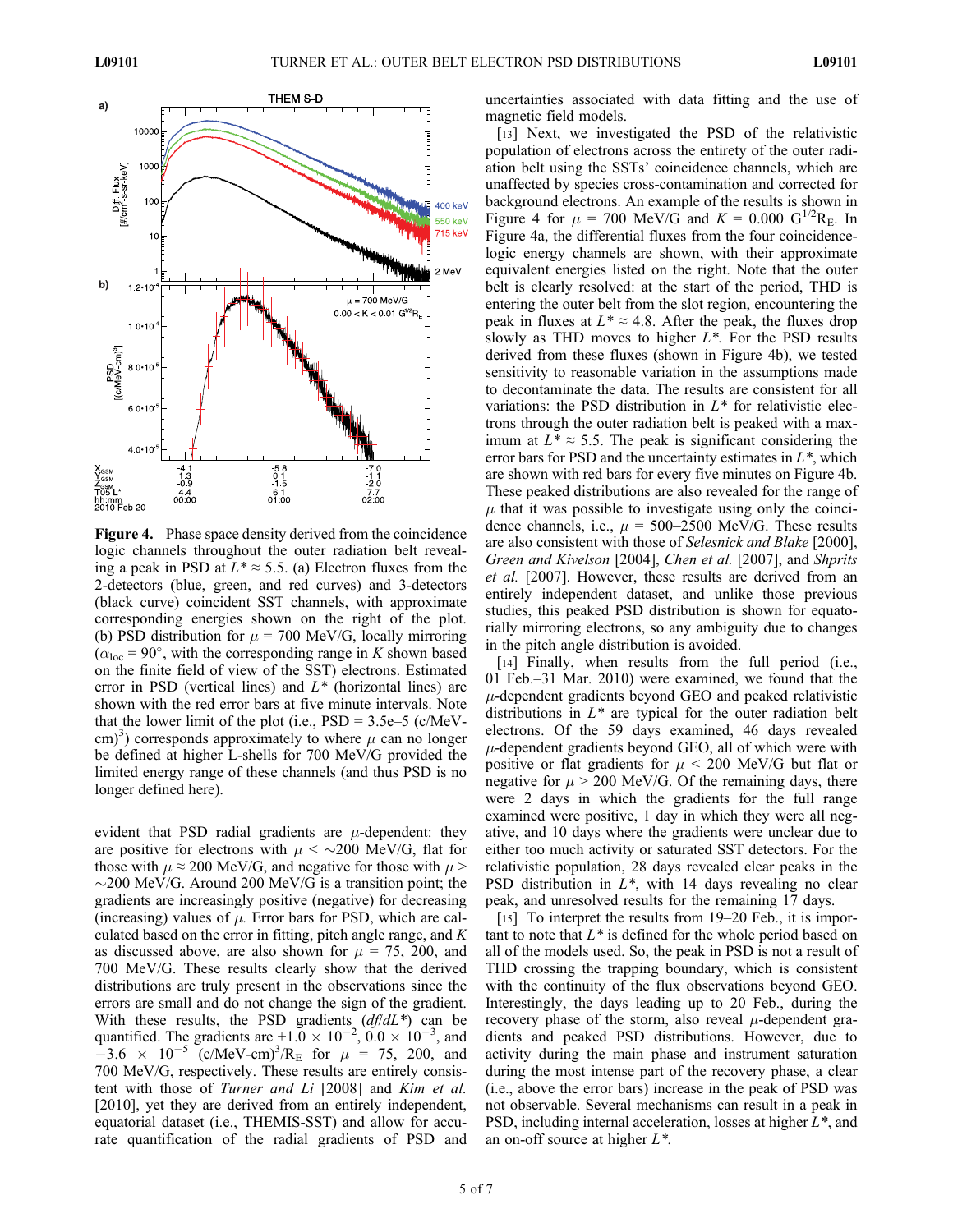[16] The  $\mu$ -dependent gradients and peaked relativistic PSD distributions that we observed are most consistent with the theory of local acceleration by wave-particle interactions. According to theory, plasma sheet particles introduced into the inner magnetosphere via enhanced convection and/or substorm injections serve as a source population for various waves and the seed population required to be accelerated to relativistic energies by those same waves (i.e., whistlermode chorus [e.g., *Summers et al.*, 1998] and fast magnetosonic waves [e.g., Horne et al., 2007]). Additionally, Horne et al. [2005] discussed a critical energy at  $\sim$  500 keV (corresponding to  $\mu \approx 200$  MeV/G at the heart of the outer belt) below which chorus tends to scatter electrons causing loss and above which chorus tends to accelerate electrons. Thus, above this cutoff, electrons should develop a peak in their PSD distributions in their source region, where acceleration is occurring; below this cutoff, electrons should have PSD distributions with a positive gradient, since their source lies in the plasma sheet. We can rule out loss at higher  $L^*$  as a mechanism since this would result in negative gradients beyond GEO independent of  $\mu$ . We cannot entirely rule out the on-off source mechanism though. During some of the most active times, we found mostly flat distributions of relativistic electrons beyond GEO, which is consistent with the results from SCATHA observations of a storm on 02 May 1986 studied by Fennell and Roeder [2008]. Thus, a time dependent source at high  $L^*$  may still play a role at times. However, considering the strong evidence in support of local acceleration, an alternate interpretation is that enhanced diffusion during active times may smooth the peaked distribution at higher L-shells (since the diffusion coefficient is much higher at higher  $L^*$ ), essentially balancing any ongoing, enhanced source in the heart of the belt. This mechanism could serve as a limiting factor on the magnitude of the outer belt relativistic population. Ultimately, THEMIS is necessary to help disambiguate scenarios like this during the RBSP era, since it can routinely provide the required observations of PSD beyond the RBSP apogee.

#### 5. Conclusions

[17] Here, we have investigated the PSD distributions in  $L^*$  for equatorially mirroring  $(K = 0 \text{ G}^{1/2}R_E)$  outer belt electrons over a broad range of  $\mu$  from 75 to 2500 MeV/G. We have three main conclusions:

[18] 1. We have developed a method for estimating error and uncertainty in  $f(\mu, K, L^*)$ , which allows us to examine significant features in electron PSD distributions. This method should prove useful for future PSD analysis during the upcoming RBSP era and is required for data assimilation.

[19] 2. We have quantified PSD gradients beyond GEO for the first time with equatorially mirroring electrons, and they are most often  $\mu$ -dependent: they are consistently positive for electrons with  $\mu$  <  $\sim$  200 MeV/G and negative for those with  $\mu$  >  $\sim$ 200 MeV/G.

[20] 3. The PSD distribution in  $L^*$  throughout the outer radiation belt is most often peaked for the first time with equatorially mirroring, relativistic electrons. The peak is observed at  $L^* \approx 5.5$ .

[21] These results stem from the recent improvements made in calibrating and characterizing the THEMIS-SST data. These results are consistent with previous studies and agree well with the theory of wave-particle interactions in accelerating a seed population of electrons to relativistic energies in the heart of the belt, yet they are from an entirely independent dataset and are the first to include error bars and to provide such observations from the magnetic equator. Further study is required to disambiguate the cause of peaks in relativistic electron PSD not directly related to loss at higher  $L^*$ . In particular, we must determine if these peaks develop from a source in the heart of the outer belt or a timedependent source at higher  $L^*$  or some combination of the two. Since THEMIS can provide PSD observations of the source, seed, and relativistic populations from beyond the RBSP apogee (inside of GEO), up to the magnetopause on the dayside, and into the plasma sheet on the nightside, it will prove invaluable during the RBSP-era for resolving these questions and more concerning outer belt electron sources, losses, and transport.

[22] Acknowledgments. We would like to thank the THEMIS mission and instrument teams; Victor Kai for assistance with Geant4 simulations; Janet Green for useful discussions on estimating error in PSD; the Geant4 (http://geant4.cern.ch/) development team; and the development teams for the IRBEM library (http://craterre.onecert.fr/prbem/irbem/ description.html) and SpacePy tools (http://spacepy.lanl.gov/). This work was funded under NASA contract NAS5-02099.

[23] The Editor thanks James McCollough and Reiner Friedel for assisting with the evaluation of this paper.

#### References

- Angelopoulos, V. (2008), The THEMIS mission, Space Sci. Rev., 141, 5–34, doi:10.1007/s11214-008-9336-1.
- Auster, H. U., et al. (2008), The THEMIS fluxgate magnetometer, Space Sci. Rev., 141, 235-264, doi:10.1007/s11214-008-9365-9.
- Chen, Y., R. H. W. Friedel, G. D. Reeves, T. G. Onsager, and M. F. Thomsen (2005), Multisatellite determination of the relativistic electron phase space density at geosynchronous orbit: Methodology and results during geomagnetically quiet times, J. Geophys. Res., 110, A10210, doi:10.1029/ 2004JA010895.
- Chen, Y., et al. (2007), The energization of relativistic electrons in the outer Van Allen radiation belt, Nat. Phys., 3, 614–617, doi:10.1038/nphys655.
- Fennell, J. F., and J. L. Roeder (2008), Storm time phase space density radial profiles of energetic electrons for small and large K values: SCATHA results, J. Atmos. Sol. Terr. Phys., 70, 1760–1773, doi:10.1016/j. jastp.2008.03.014.
- Gannon, J. L., X. Li, and D. Heynderickx (2007), Pitch angle distribution analysis of radiation belt electrons based on Combined Release and Radiation Effects Satellite Medium Electrons A data, J. Geophys. Res., 112, A05212, doi:10.1029/2005JA011565.
- Green, J. C., and M. G. Kivelson (2004), Relativistic electrons in the outer radiation belt: Differentiating between acceleration mechanisms, J. Geophys. Res., 109, A03213, doi:10.1029/2003JA010153.
- Gu, X., Z. Zhao, B. Ni, Y. Shprits, and C. Zhou (2011), Statistical analysis of pitch angle distribution of radiation belt energetic electrons near the geostationary orbit: CRRES observations, J. Geophys. Res., 116, A01208, doi:10.1029/2010JA016052.
- Horne, R. B., R. M. Thorne, S. A. Glauert, J. M. Albert, N. P. Meredith, and R. R. Anderson (2005), Timescale for radiation belt electron acceleration by whistler mode chorus waves, J. Geophys. Res., 110, A03225, doi:10.1029/2004JA010811.
- Horne, R. B., R. M. Thorne, S. A. Glauert, N. P. Meredith, D. Pokhotelov, and O. Santolík (2007), Electron acceleration in the Van Allen radiation belts by fast magnetosonic waves, Geophys. Res. Lett., 34, L17107, doi:10.1029/2007GL030267.
- Kim, H.-J., E. Zesta, K.-C. Kim, Y. Shprits, Y. Shi, and L. R. Lyons (2010), Estimation of radial gradients of phase space density from POLAR observations during a quiet period prior to a sudden solar wind dynamic pressure enhancement, *J. Geophys. Res.*, 115, A12249, doi:10.1029/ 2010JA015722.
- McCollough, J. P., J. L. Gannon, D. N. Baker, and M. Gehmeyr (2008), A statistical comparison of commonly used external magnetic field models, Space Weather, 6, S10001, doi:10.1029/2008SW000391.
- McFadden, J. P., et al. (2008), The THEMIS ESA plasma instrument and in-flight calibration, Space Sci. Rev., 141, 277–302, doi:10.1007/ s11214-008-9440-2.